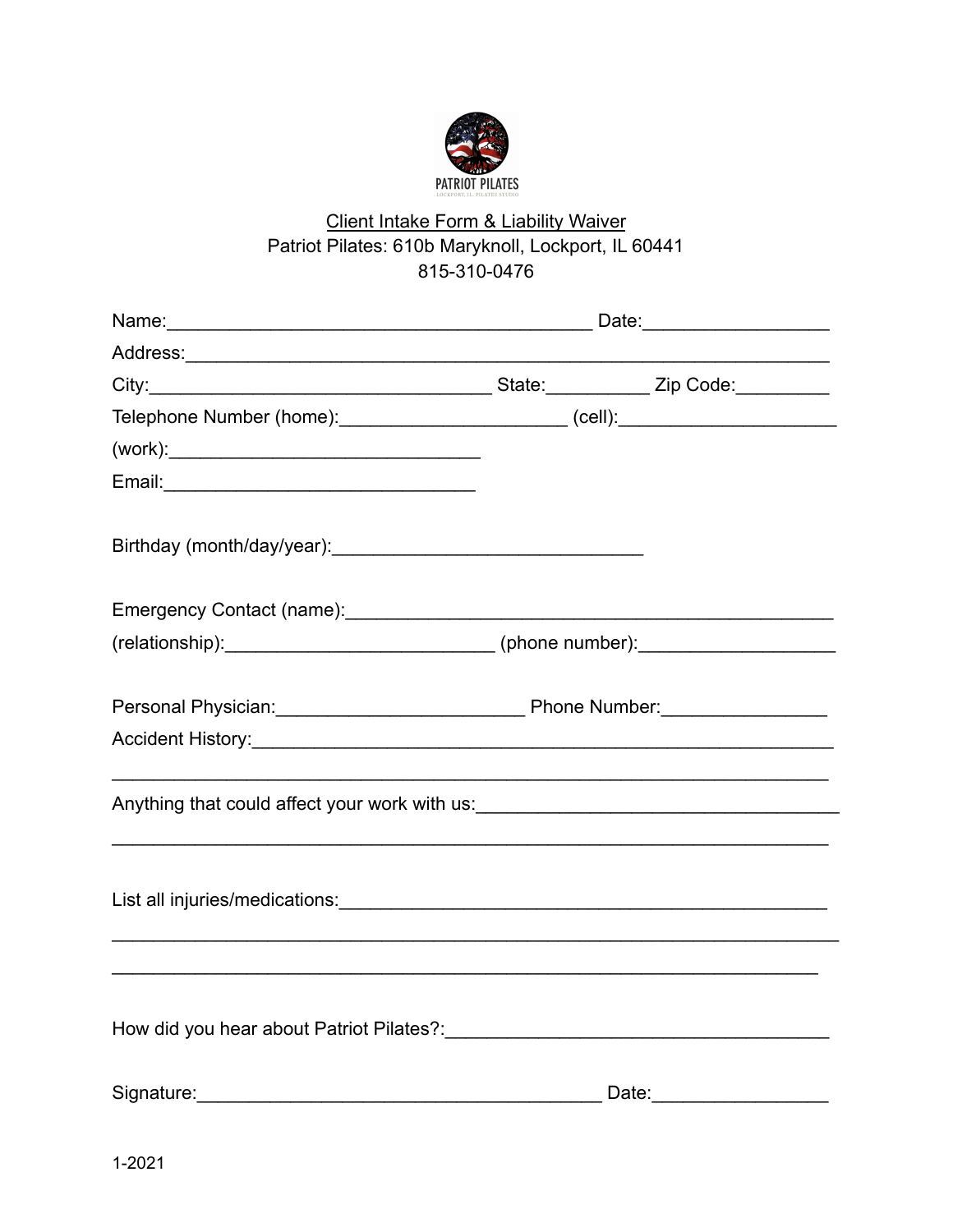

## **Patriot Pilates** Mariel Rimkus & Company Waiver, Release, and Assumption of Risk Form

I, the settle of the state of the state of the state of the state in a fitness in a fitness of the state of the state of the state of the state of the state of the state of the state of the state of the state of the state program provided to me by Patriot Pilates, which may include, but may not be limited to, resistance training and aerobic or cardiovascular exercise. In consideration of Patriot Pilates' agreement to instruct and train me, I do hear now and forever release and discharge and hereby hold harmless Patriot Pilates and her respective agents, heirs, assigns, contractors, and employees for any and all claims, demands, damages, rights of action or causes of action, present or future, arising out of or connected with my participation in this or any exercise program including any injuries resulting there from. THIS WAIVER AND RELEASE OF LIABILITY INCLUDES, WITHOUT LIMITATION, INJURIES WHICH MAY OCCUR AS A RESULT OF (1) EQUIPMENT BELONGING TO PATRIOT PILATES OR MYSELF THAT MALFUNCTION OR BREAK; (2) ANY SLIP, FALL, DROPPING OF EQUIPMENT; (3) AND/OR NEGLIGENT INSTRUCTION OR SUPERVISION; (4) THE BUSINESS SUPPLYING MY SERVICE, AND THE BUILDING ARE FREE OF ANY FAULT.

I, I, the same of the state of the state of the state of the state of the state of the state of the state of the state of the state of the state of the state of the state of the state of the state of the state of the state aware that any exercise program, whether or not requiring the use of equipment, is a potentially hazardous activity. I also have been informed of, understand and am aware that any exercise and/or fitness activities involve a risk of injury, as well as abnormal changes in blood pressure, fainting, and a remote risk of heart attack, stroke, other serious disability or death, and that I am voluntarily participating in these activities and using equipment and machinery with full knowledge, understanding and appreciation of the dangers involved. I hereby agree to expressly assume and accept any and all risks of injury, regardless of severity or death.